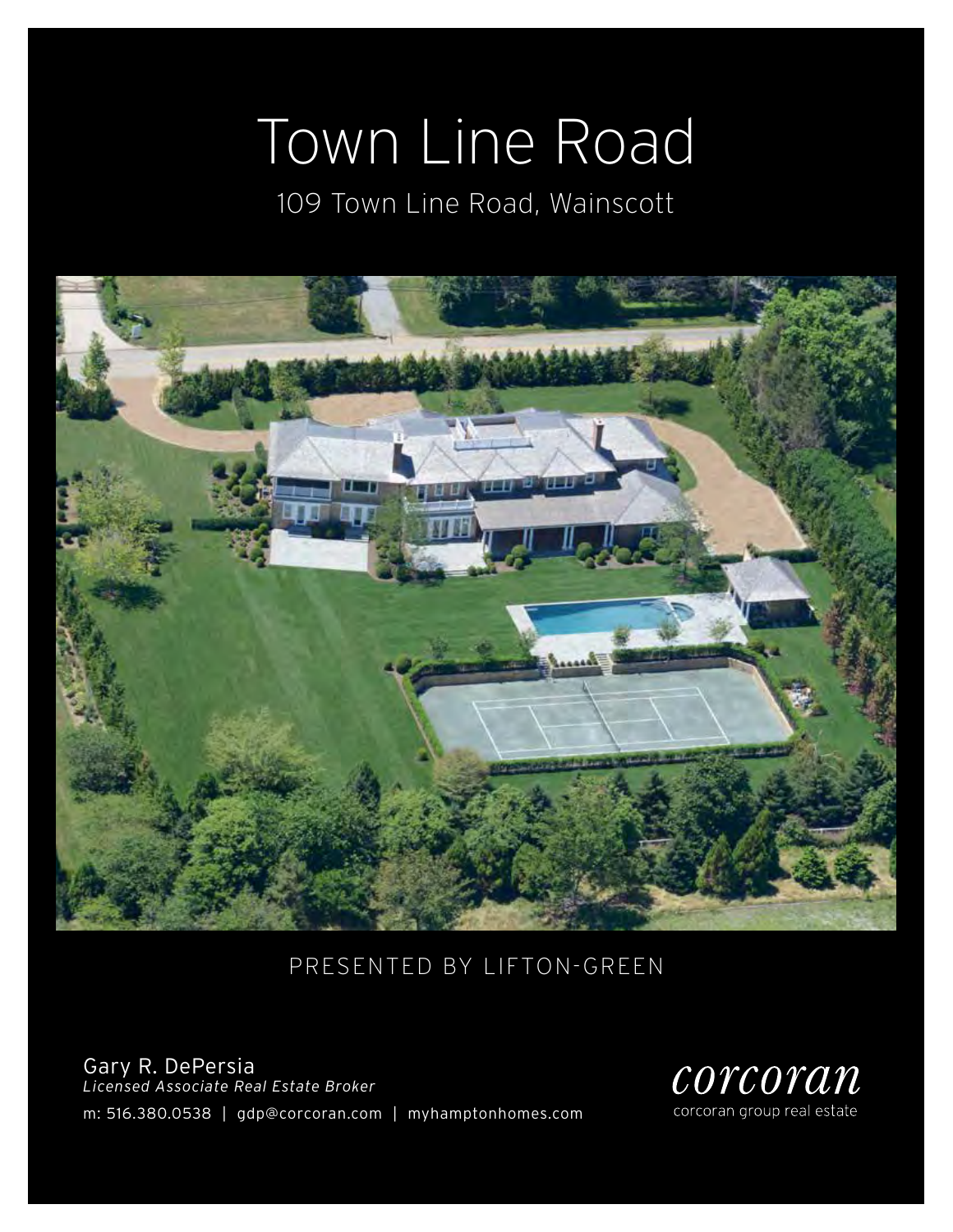#### Town Line Road

Wainscott. Framed by ocean, pond and the farm fields of Wainscott South, an 8,700 SF +/- residence, anchoring a 2 acre gated estate comes to market compliments of the Lifton-Green team, masterfully designed by Val Florio and only several hundred yards to the beach. Reminiscent of the classic Hampton estates along Lily Pond Lane, this 8 bedroom shingled traditional is entered via a doubleheight foyer over richly stained 9 inch long board, plain sawn white oak floors framed by custom-milled raised paneled walls which fan out to include a living room and library, both warmed by fireplaces and both accessing their own stone patios. The superbly outfitted kitchen has its own living room with fireplace and breakfast area with French doors that open to the covered mahogany porch. A butler's pantry highlighted by walnut counter tops with separate storage closet leads to the formal dining room. A guest suite, a pair of powder rooms on opposite sides of the residence and a 3-car radiantly heated garage complete the first floor. A majestic staircase ascends to the master wing featuring a sleeping chamber with its own covered balcony, sitting room with fireplace and terrace, his bath and closet as well as her bath and expansive closet with separate dressing room. Four additional guest bedrooms, beautifully appointed with baths all en-suite and laundry area complete the second floor. From there climb a short staircase to the widows walk/ roof deck offering over 300 SF+ to enjoy the panoramic views of the surrounding countryside over Wainscott Pond to the Atlantic with ample room for table, chairs and umbrellas. Take either of the staircases or the elevator to an additional 4,000 SF+/- of finished space in the lower level which offers a luxurious spa experience including glassed in gym and sauna, as well as wine cellar, recreational areas, powder room, an optional movie theater with concession area and cedar closet. Completing the lower level is a staff wing with 2 complete suites and a laundry room that can be sequestered from the rest. Outside, the covered porch with mahogany decking and broad stone patios overlook the 20 X 50 heated gunite pool with spa serviced by a pool house which includes bathroom, kitchen as well as indoor and outdoor showers. A 60' x 120' sunken Har-Tru N/S tennis court and landscape package designed by Michael Derrig's Landscape Details which includes a variety of specimen trees, complete this spectacular offering only 7 properties to the beach. Exclusive. WEB# 23413

### Property Details / Amenities / Features

#### Second Floor

#### Lower Level

#### Pool House

Double Height Entry Foyer with Custom-Milled Raised Paneled Walls





#### - Built in 2013

- 2 Acres - 8 Bedrooms
	- 10 Full / 3 Half Bathrooms
	- 4 Fireplaces
	- Oil Hot Air (11+/- HVAC Zones)
	- Central Air Conditioning
	- 12+/- Zone Irrigation System
	- Central Vacuum
	- Pre-Wired for Audio/Video/CAT5
	- 600 amp Electrical Service
- 3-Car Garage - Private Driveway

- Alarm Installed (Peconic Security)

- Town Water

- 20'x50' Heated Gunite Pool & Spa

- Pool House

- First Floor
- Kitchen with:
- White Painted Cabinets - Stainless Steel &
- Paneled Appliances
- White Marble Counters
- Breakfast Area
- 36' Shaw's Farm Sink w/
- Waste Disposal
- 
- 
- 
- 36" Sub Zero Refrigerator/Freezer
- Built-In GE Microwave

- Sunken 60'x120' Har-Tru N/S Tennis Court - Full Finished Lower Level - Attached Radiant Heated

- Expandable Lutron Lighting System

- Double Height Entry Foyer w/
- Cusom Built Raised Panelled Walls
- Formal Living Room w/ Fireplace
- 2 Powder Rooms
- Wood Paneled Library w/ Fireplace & Terrace
- Guest Master Bedroom Suite with:
- Access to Outside Stone Patio
	- Walk-in Closet
- Guest Master Bathroom with:
	- Water Closet
	- Stall Shower & Tub
- His/Her Sinks
- Formal Dining Room
- South of the Highway
- Ocean & Pond Views
- 2 StoryTraditional + Roof Deck
- 24" Royal Cedar Shingles
- Flooring Includes:
- 9" long board, plain sawn white oak
- Kolbe & Kolbe Windows Sterling Series
- 8,700 SF+/- 1st & 2nd Floors
- 4,000 SF+/- Finished Lower Level
- Extensive Landscaping Designed by Michael Derrig's Landscape Details

- Undercounter Beverage
- Refrigerator
- Open Family Room w/ Fireplace
- Mudroom Entry
- Radiantly Heated Attached 3-Car Garage
- 
- Wall Ovens
- 
- 
- 2 Miele Dishwashers - 60" Wolf Range - 2-Side-by-Side Wolf



- Walk-In Butler's Pantry with:

#### - Large Storage Closet - Cabinets - 2" Walnut Counters

- Open Balcony to 1st Floor - 4 Ensuite Guest Bedrooms - Master Bedroom Suite with: - Fireplace - Sitting Room - Private Terrace - Covered Porch

- His Master Bathroom with: - Radiant Heated Floors
	- Walk-in Closet - Steam Shower
- Her Master Bathroom with: - Radiant Heated Floors
	- Slipper Tub
	- Stall Shower
	- Water Closet
	- Dressing Room
	- Walk-through Bar & Closet
	-

- Recreation Room
- Wine Cellar
- Laundry Center
- 9" & 6" Engineered Oak Flooring

- Optional Movie Theater w/

#### Concession Area Outside - Cedar Closet

- 2 Ensuite Staff Bedrooms - Large Mechanical/Storage Areas - Gym with Sauna

- Cabana Style - Outdoor Shower

- Kitchenette with: - Refrigerator & Dishwasher - White Painted Cabinets

- Full Bathroom with Shower - Dual Climate Unit Heat/AC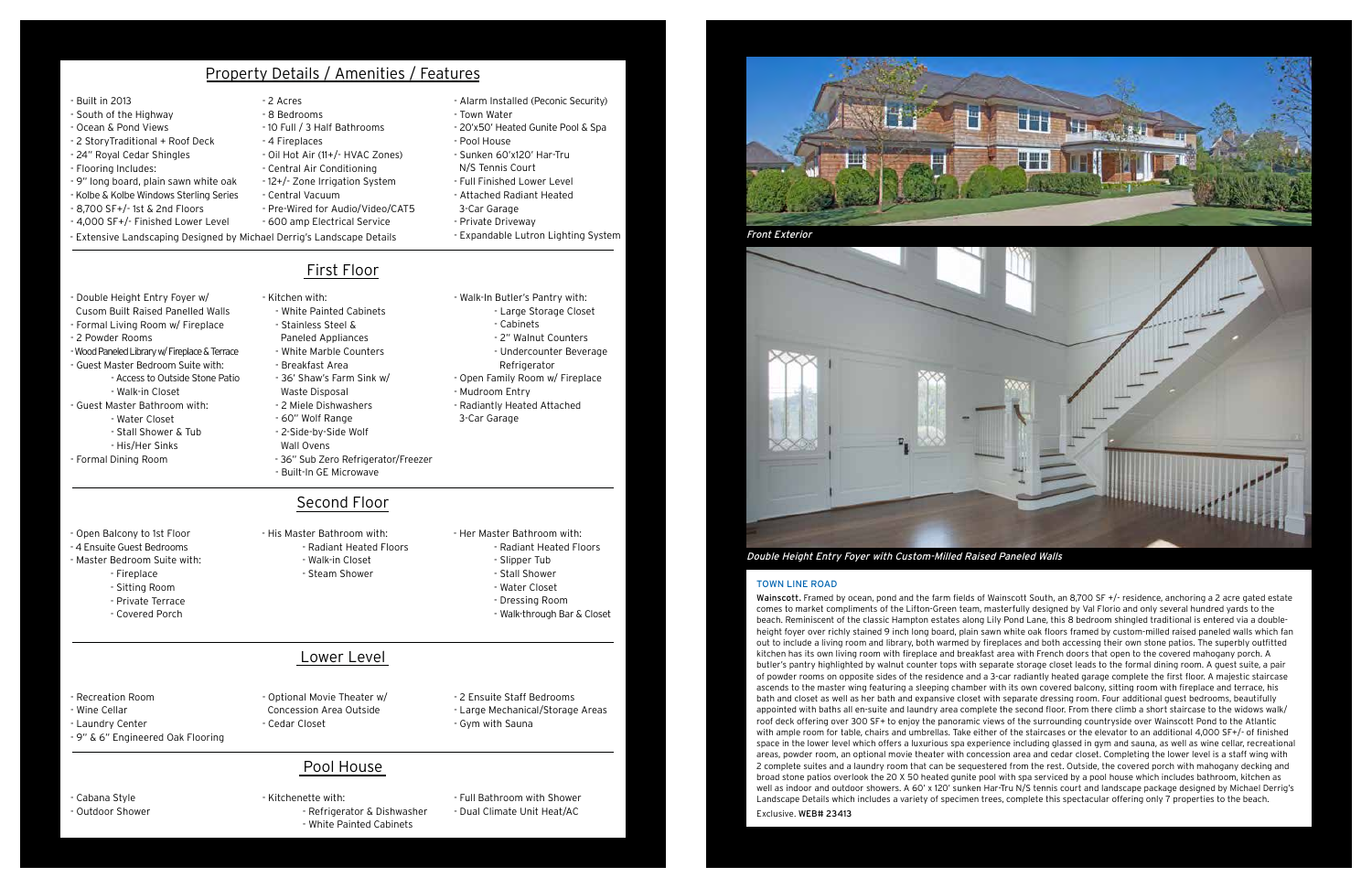



Formal Living Room with Coffered Ceilings, Marble Fireplace and French Doors to the Covered Porch



Kichen with Professional Appliances



Butler's Pantry with Walnut Counter Tops and Wine Cooler Formal Dining Room



Kitchen Looking Into Family Room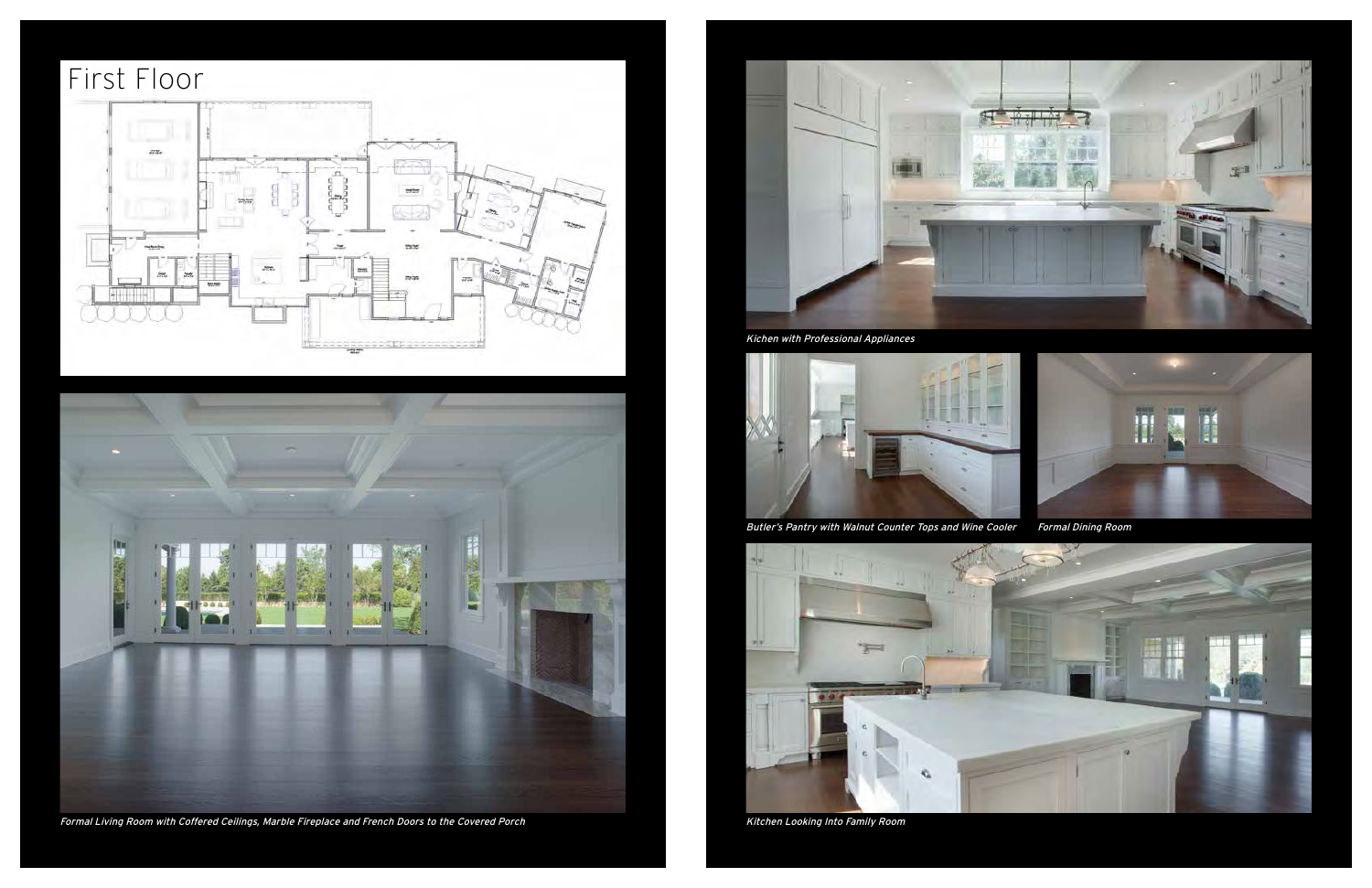





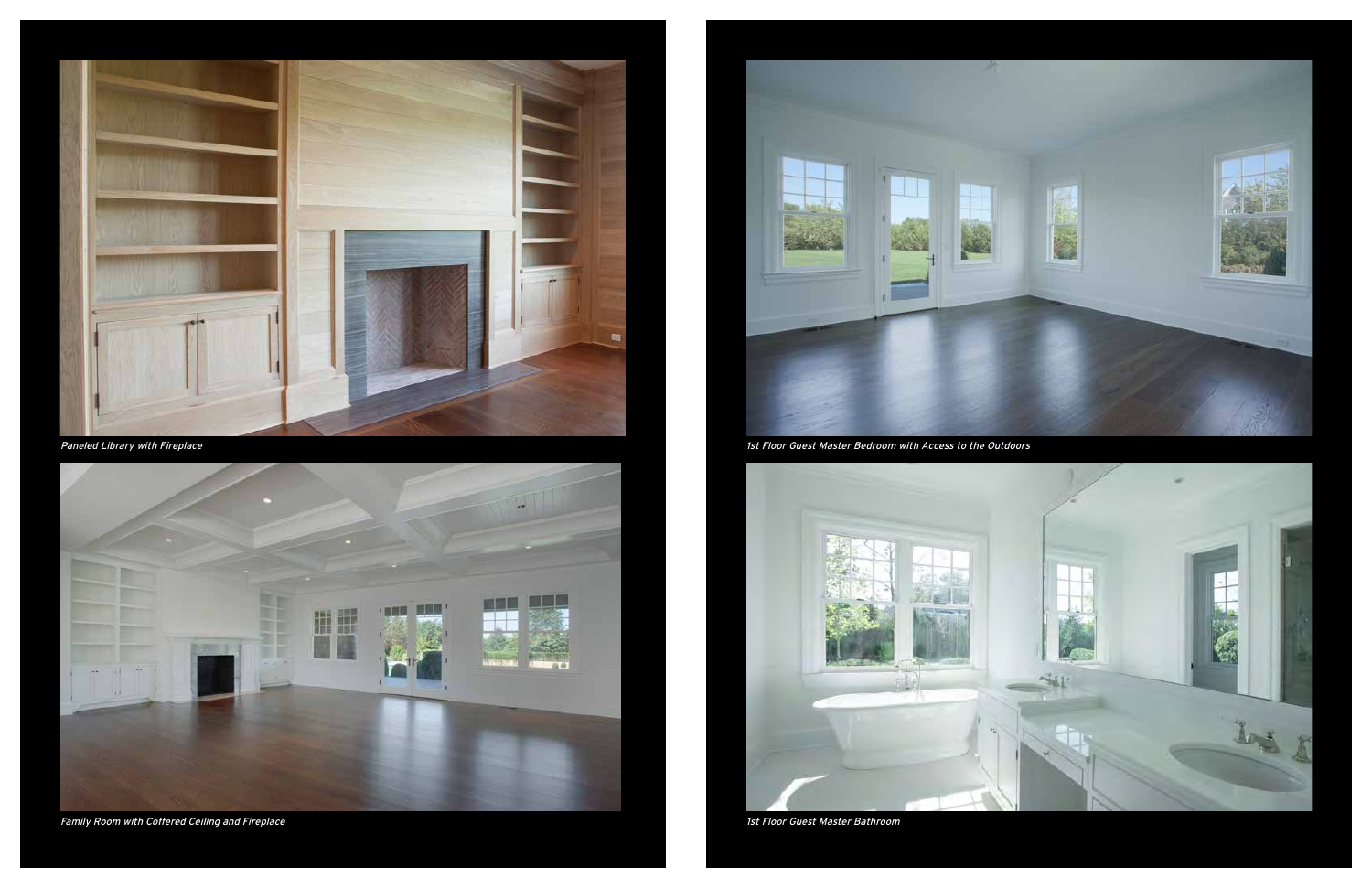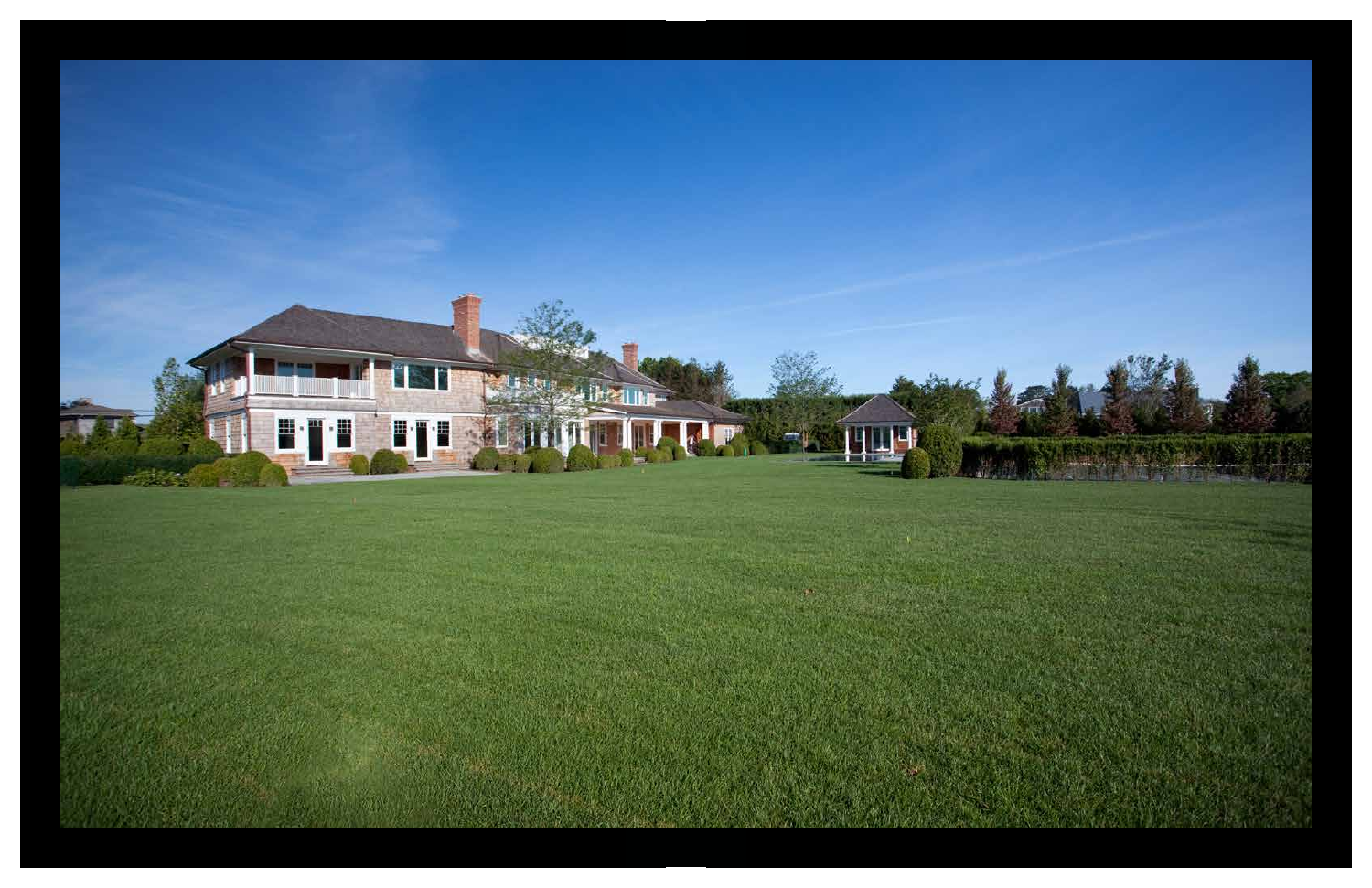



Master Bedroom Private Covered Porch



Master Bedroom

Her Bathroom



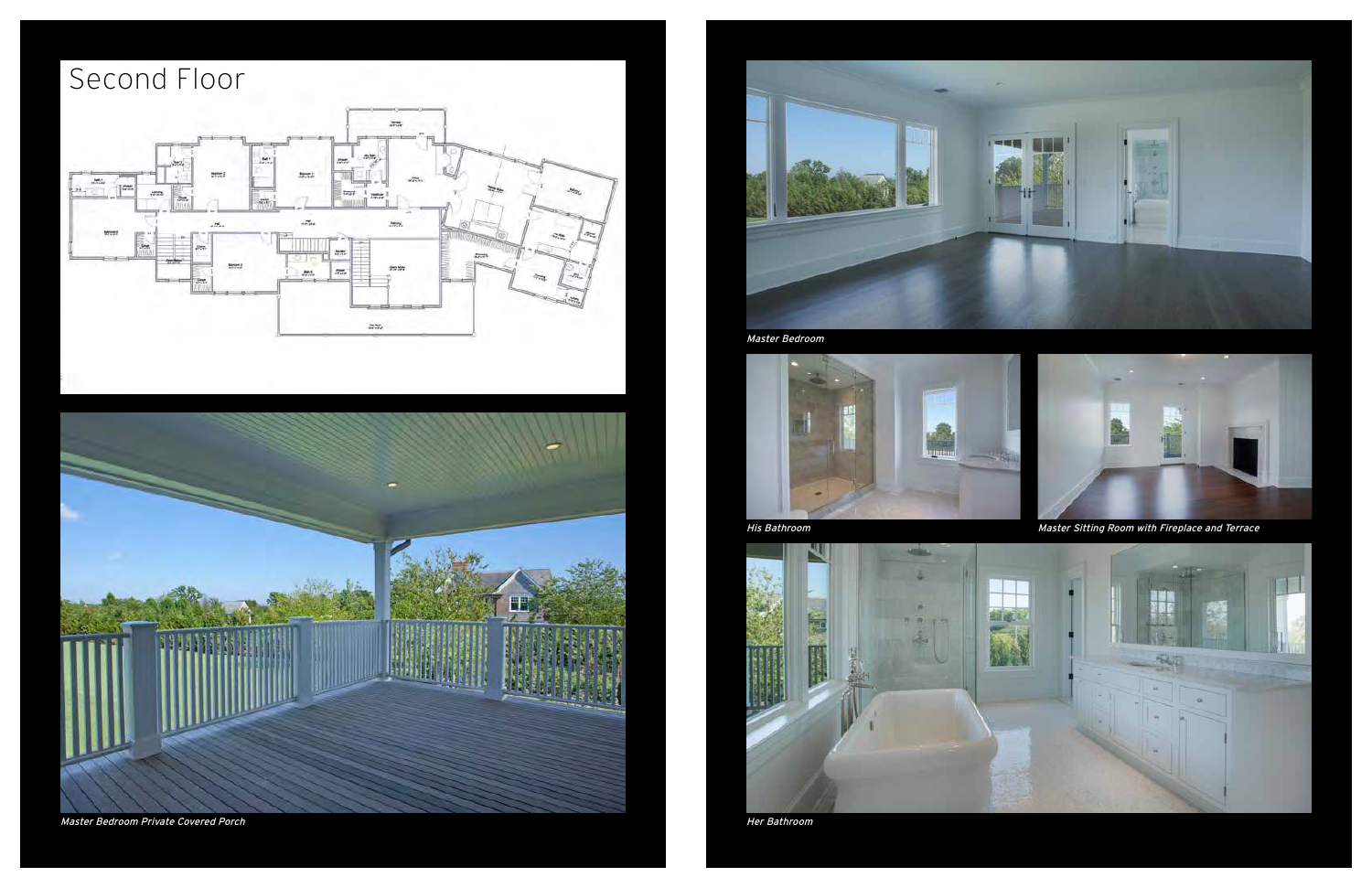









Guest Bedroom

Guest Bathroom



Guest Bathroom



300+ SF Roof Deck with Views over Wainscott Pond to the Ocean Gym with Custom Floors, Mirrored Walls and Sauna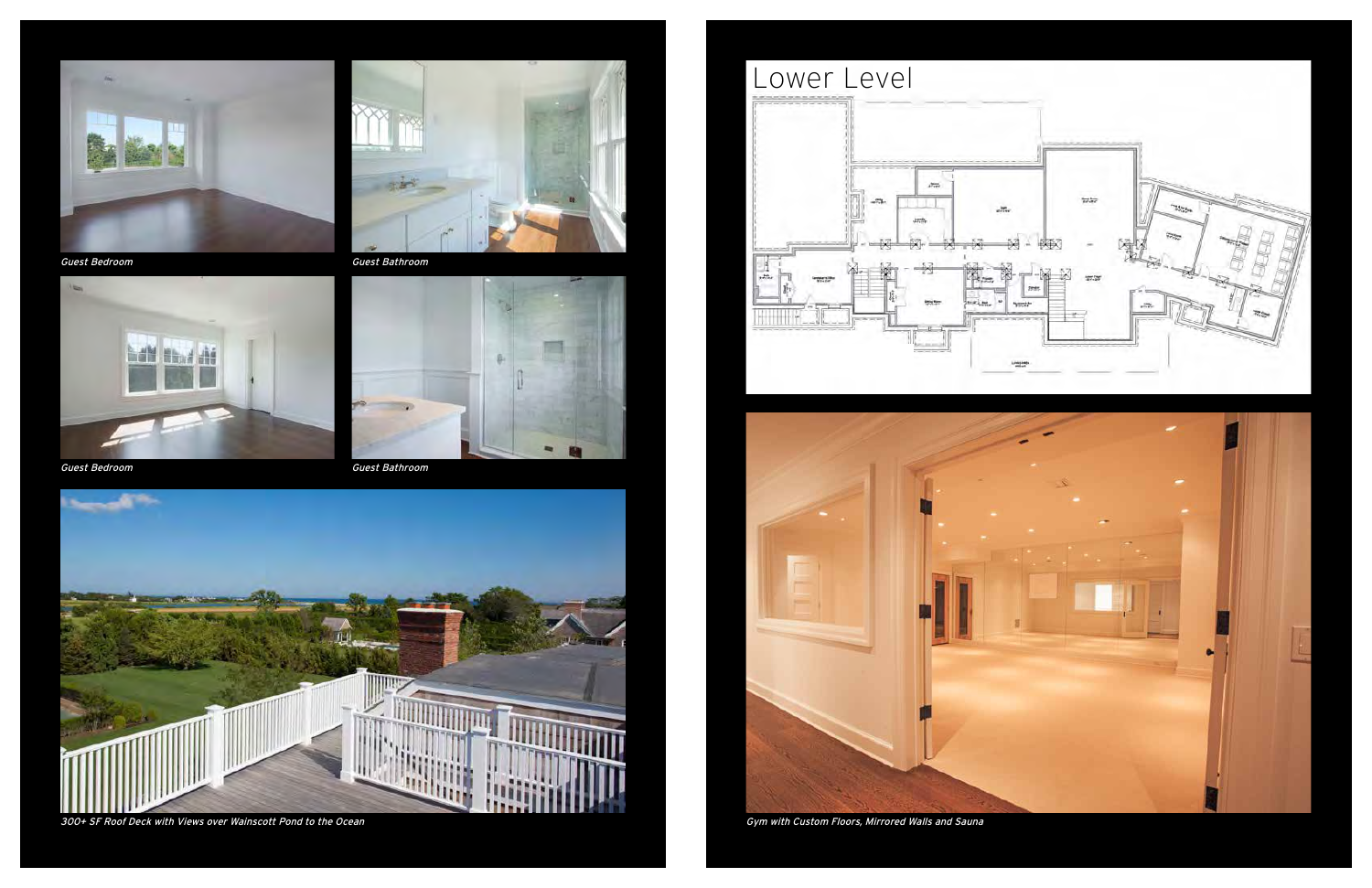





Front Exterior **Front Exterior** Heated Gunite Pool and Pool House